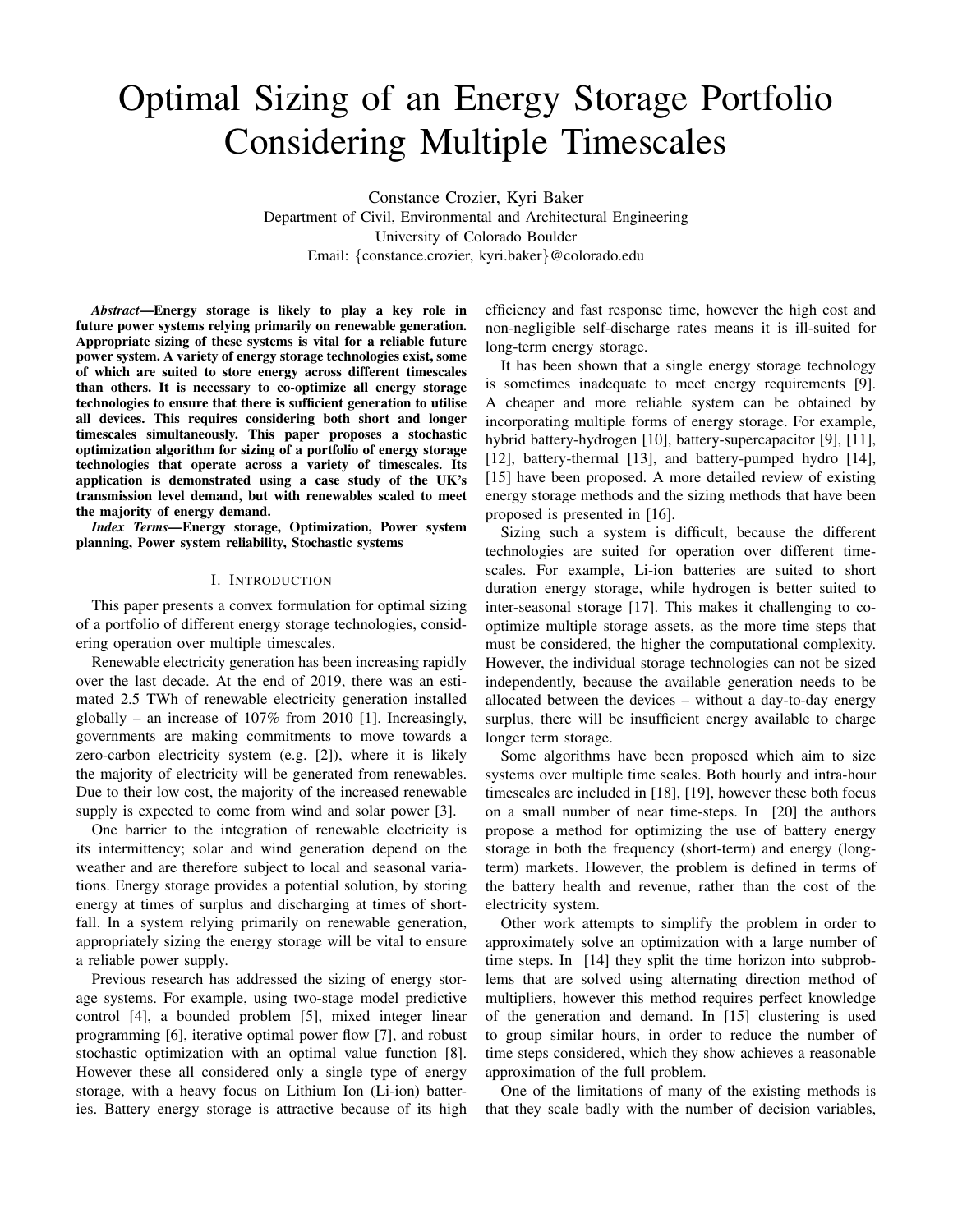hence limiting the number of time steps that can be considered. The majority of the algorithms discussed used non-convex formulations, which typically scale significantly worse than their convex counterparts. This effect is demonstrated by the case studies in the papers discussed, which used time horizons of one hour  $[4]$ , one day  $[5]$ ,  $[8]$ , and ten days  $[7]$ .

In this paper we formulate sizing of multiple storage assets over multiple timescales as a stochastic linear programming problem. This formulation differs from the aforementioned literature because it takes into account *both* multiple modes of storage and multiple timescales, and because of its convexity – allowing a comparatively large number of time steps and modes of storage to be considered simultaneously. We demonstrate the performance of this algorithm through a case study of the Great British (GB) transmission system with solar and wind power scaled to meet the majority of demand.

The formulation presented here is for economic dispatch, and therefore does not include placement of storage assets, or power flow analysis. For sizing of the total storage system it is assumed that the network configuration will not affect the total amount of storage required. However, the constraints of the network may limit the total amount of storage which can be put onto the system, and so power flow analysis should be done separately.

## II. PROBLEM FORMULATION

In this section, the energy storage sizing problem is formulated as a stochastic linear program. First, the parameters used to describe each storage asset are described, then multitimescale optimal sizing is formulated as a linear programming problem, and finally a scenario-based approach is used to incorporate stochasticity into the problem.

# *A. Energy Storage Model*

A variety of energy storage models have been proposed, ranging from those that only consider round-trip efficiency (e.g. [6]) to detailed models which capture the life-time behavior of a device (e.g. [21]). Here we attempt to maximize the model's expressivity, while allowing a convex formulation of the optimization problem. A technology neutral approach is taken, meaning that the parameters chosen can be derived for any energy storage technology. The specific parameters used are as follows:

*(1) charging efficiency:* the percentage of the energy extracted from the grid that is put into storage. This is assumed to be constant, although in reality it may be a function of the state of charge of the storage.

*(2) discharging efficiency:* the percentage of the energy extracted from storage that is exported to the grid (also assumed to be constant). Separating discharging and charging efficiency is important, as some technologies have disproportionate losses on one side, and this affects the required storage capacity.

*(3) self-discharge rate:* the rate at which charge will naturally dissipate if left in storage. Including this parameter is particularly important for thermal storage systems, which have higher self-discharge rates. In reality the self-discharge rate is likely to be a function of many external and internal parameters – e.g. for thermal storage the ambient temperature. However, here we make the simplification that self-discharge is linear with state of charge.

*(4) fixed cost:* the cost per MWh of installed capacity. This includes the capital cost and any fixed maintenance costs. It is assumed that all considered storage technologies have similar life-times, however if this is not the case then the fixed cost per annum could be used instead.

*(5) operational cost of charging:* the variable cost associated with charging the storage, or the cost per MWh of inflow. This could include variable operation and maintenance costs, or use-dependant degradation costs.

*(6) operational cost of discharging:* the cost per MWh of outflow. This is separated from the operational cost of charging because it may affect the order in which stored assets are discharged.

The optimization problem is formulated in terms of these generic parameters, but the case study in Section III considers three specific technologies: Li-ion battery, hydrogen, and compressed air storage.

#### *B. Deterministic Formulation*

Consider  $N_s$  methods of energy storage, each denoted by a superscript (i) over  $N_t$  time intervals, t, each of length  $\delta_t$ hours. The (grid-side) charging power of storage  $i$  at time t is given by  $c_t^{(i)}$  and the discharging by  $d_t^{(i)}$ . Note that it is necessary to define separate variables for charging and discharging in order to incorporate conversion losses into the formulation in a convex manner. Although simultaneous charging and discharging is not explicitly disallowed, there are cost terms associated with both charging and discharging, meaning it will never occur in the minimum cost solution. The charging and discharging at each time interval are limited according to the rate limits of the storage technology, such that:

$$
0 \le c_t^{(i)} \le \bar{c}^{(i)} \Theta^{(i)} \delta_t \quad \text{and} \tag{1}
$$

$$
0 \le d_t^{(i)} \le \bar{d}^{(i)} \Theta^{(i)} \delta_t \quad \forall t, i \,, \tag{2}
$$

where  $\bar{c}^{(i)}$  is the maximum charging rate in % per hour, and  $\Theta^{(i)}$  is the total *usable* storage capacity in MWh – it is necessary to distinguish between usable and nameplate capacity, because some storage technologies must stay within tighter bounds of charge. The amount of usable energy stored in asset i at time t is written as  $C_t^{(i)}$ , and can be related to the amount of energy stored at time  $t - 1$  as:

$$
C_t^{(i)} = C_{t-1}^{(i)}(1 - s^{(i)}\delta_t) + \eta_c^{(i)}c_t^{(i)}\delta_t - \frac{1}{\eta_d^{(i)}}d_t^{(i)}\delta_t, \quad (3)
$$

where  $\eta_c, \eta_d$  are the charging and discharging efficiencies respectively, and  $s^{(i)}$  is the self-discharge rate. Given some known value for initial state of charge,  $C_0^{(i)}$ , the energy stored at each time step can be formed as linear functions of the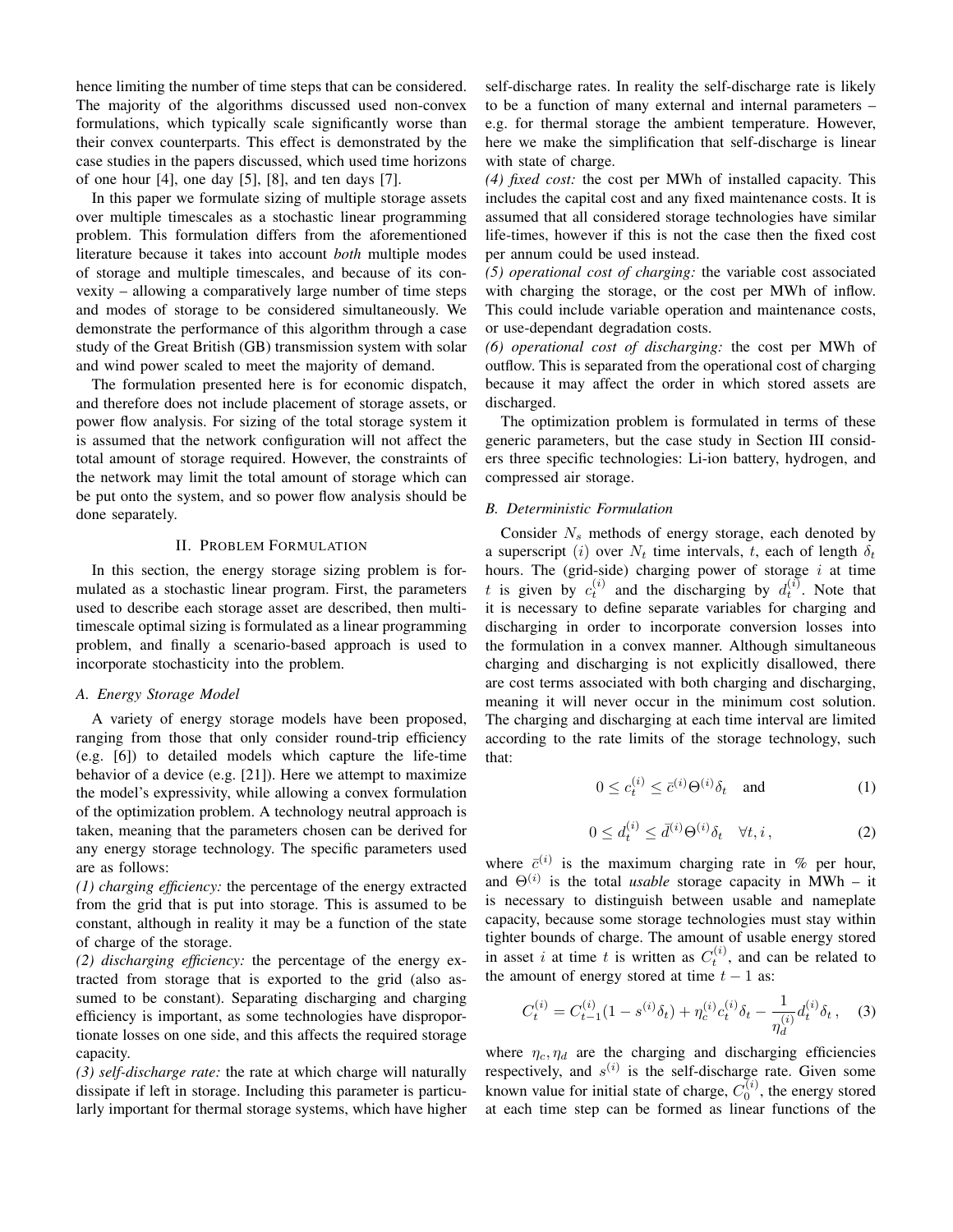the decision variables  $\left[ c_t^{(i)}, d_t^{(i)} \right]$  in terms of the storage parameters  $[s^{(i)}, C_0^{(i)}, \eta_c^{(i)}, \eta_d^{(i)}]$  $\binom{a}{d}$ . Constraints must be placed on the charge of each asset at each time, to ensure that it always stays between 0 and 100%:

$$
0 \le C_t^{(i)} \le \Theta^{(i)} \quad \forall t, i. \tag{4}
$$

Additionally a final energy constraint should be placed on the state of charge at the end of the optimization horizon:

$$
C_{N_t}^{(i)} \ge C_0^{(i)} \quad \forall i. \tag{5}
$$

This is necessary to avoid initially stored energy being used as generation rather than storage. The final constraint is on the energy balance at each time step:

$$
p_t + \sum_i c_t^{(i)} - \sum_i d_t^{(i)} \le \sigma_t \quad \forall t \,, \tag{6}
$$

where  $p_t$  is the net demand (i.e. the demand minus the renewable generation) and  $\sigma_t$  is a nonnegative slack variable. If  $\sigma_t = 0$   $\forall t$  then the storage is sufficient to satisfy demand at all times, however the inclusion of this variable allows some flexibility in demand to be modelled, and prevents computational infeasibility in the optimization problem. Note that this is defined as an inequality rather than an equality constraint because it is assumed that excess renewable generation could be curtailed.

The total cost of the storage system,  $f$ , that is to be minimized can be decomposed into three distinct components:

$$
f(c, d, \Theta, \sigma) = f_{op}(c, d) + f_{cp}(\Theta) + f_d(\sigma), \tag{7}
$$

where  $f_{op}$  represents the cost of operating the storage assets,  $f_{cp}$  represents the capital purchase price, and  $f_d$  is the cost associated with demand flexibility. These can each be defined as follows:

$$
f_{op}(c,d) = \sum_i \alpha_i \sum_t c_t^{(i)} \delta_t + \sum_i \beta_i \sum_t d_t^{(i)} \delta_t , \quad (8)
$$

$$
f_{cp}(\Theta) = \sum_{i} \gamma_i \Theta^{(i)}, \qquad (9)
$$

$$
f_d(\sigma) = \sum_{t}^{t} k_t \sigma_t \delta_t, \qquad (10)
$$

where  $\alpha_i, \beta_i$  represent the cost of charging or discharging a storage asset respectively,  $\gamma_i$  represents the cost per unit of capacity, and  $k_t$  represents the cost per unit of demand reduction. The deterministic optimal sizing problem can then be formulated as: minimize (7), subject to (1-6).

## *C. Stochastic Formulation*

The previous section assumes that the net demand  $p_t$  is know with certainty. However, high levels of uncertainty are present in both the demand and the renewable supply. Capturing this variability is essential for sizing energy storage systems, because the system must be large enough to provide a reliable power supply with some degree of confidence, rather than just in a single case.

Here we adopt a scenario based approach to incorporate stochasticity, such that we consider  $N_{sc}$  discrete scenarios for

TABLE I: The storage parameters used in the simulation

| Storage                     | $n_c$                | $\eta_d$     |                |                               | S                                                        | $\alpha$        |                 |                               |
|-----------------------------|----------------------|--------------|----------------|-------------------------------|----------------------------------------------------------|-----------------|-----------------|-------------------------------|
| Li-ion<br><b>CAES</b><br>Hэ | 0.92<br>0.92<br>0.80 | 0.71<br>0.58 | 0.095<br>0.001 | 0.2 <sub>1</sub><br>$3e^{-3}$ | $0.92 \quad 0.25 \quad 0.25 \quad 2.8e^{-5}$<br>$\theta$ | 0.1<br>33<br>60 | 0.1<br>33<br>40 | $2.0e^5$<br>$1.2e^5$<br>4.3e4 |

 $p_t$  that are each considered to be equally likely. Additional decision variables are defined for the charging and discharging of each storage asset, and demand suppression in each scenario. However a single set of variables are used for storage capacity, as the system must be sufficient size for all scenarios. The constraints are therefore re-written as:

$$
0 \le c_{t,sc}^{(i)} \le \bar{c}^{(i)} \Theta^{(i)} \delta_t \qquad \forall t, sc \qquad (11)
$$

$$
0 \le d_{t,sc}^{(i)} \le \bar{d}^{(i)} \Theta^{(i)} \delta_t \qquad \forall t, sc \qquad (12)
$$

$$
0 \le C_{t,sc}^{(i)} \le \Theta^{(i)} \qquad \qquad \forall t, sc, i \qquad (13)
$$

$$
C_0^{(i)} \le C_{N_t,sc}^{(i)} \qquad \qquad \forall sc, i \qquad (14)
$$

$$
\sigma_{t,sc} \ge p_{t,sc} + \sum_i c_{t,sc}^{(i)} - \sum_i d_{t,sc}^{(i)} \quad \forall t, sc \tag{15}
$$

where the subscript sc denotes the scenario specific variables.

 $\overline{c}$ 

The objective function is replaced with the expected value of the objective across all of the scenarios. If the likelihood of individual scenarios were known, then the objectives could be weighted by their probability. However, this formulation assumers all scenarios to be equally likely, and so the average objective is used:

$$
f(.) = f_{cp}(\Theta) + \frac{1}{N_{sc}} \sum_{sc} \left( f_{op}(c_{sc}, d_{sc}) + f_d(\sigma_{sc}) \right). \quad (16)
$$

Given that the objective and constraints are all linear functions of the decision variables  $[c_{t,sc}^{(i)}, d_{t,sc}^{(i)}, \Theta^{(i)}]$ , the optimization problem takes the form of a linear programming problem – which are convex and can be solved using commercial solvers such as cvxopt.

## III. CASE STUDY

In this section we demonstrate the application of the proposed algorithm using a case study of the UK power system with significantly increased renewable generation. Scenarios for net demand were constructed from historic data. Existing demand and nuclear generation were assumed to remain unchanged, and the renewable generation was scaled until sufficient energy was available to satisfy all demand.

Three mediums of energy storage were investigated: Li-ion batteries (Li-ion), compressed air energy storage (CAES), and power-to-hydrogen-to-power  $(H<sub>2</sub>)$ . These were chosen to represent short, medium and long-term storage respectively. The assumed model for each of these technologies are displayed in Table I, and the assumptions behind them are described in the Appendix. The units of s are in  $\%$  self-discharge per hour,  $\alpha$  and  $\beta$  are measured in \$/MWh of charge or discharge, and  $\gamma$  is measured in \$/MWh of installed capacity.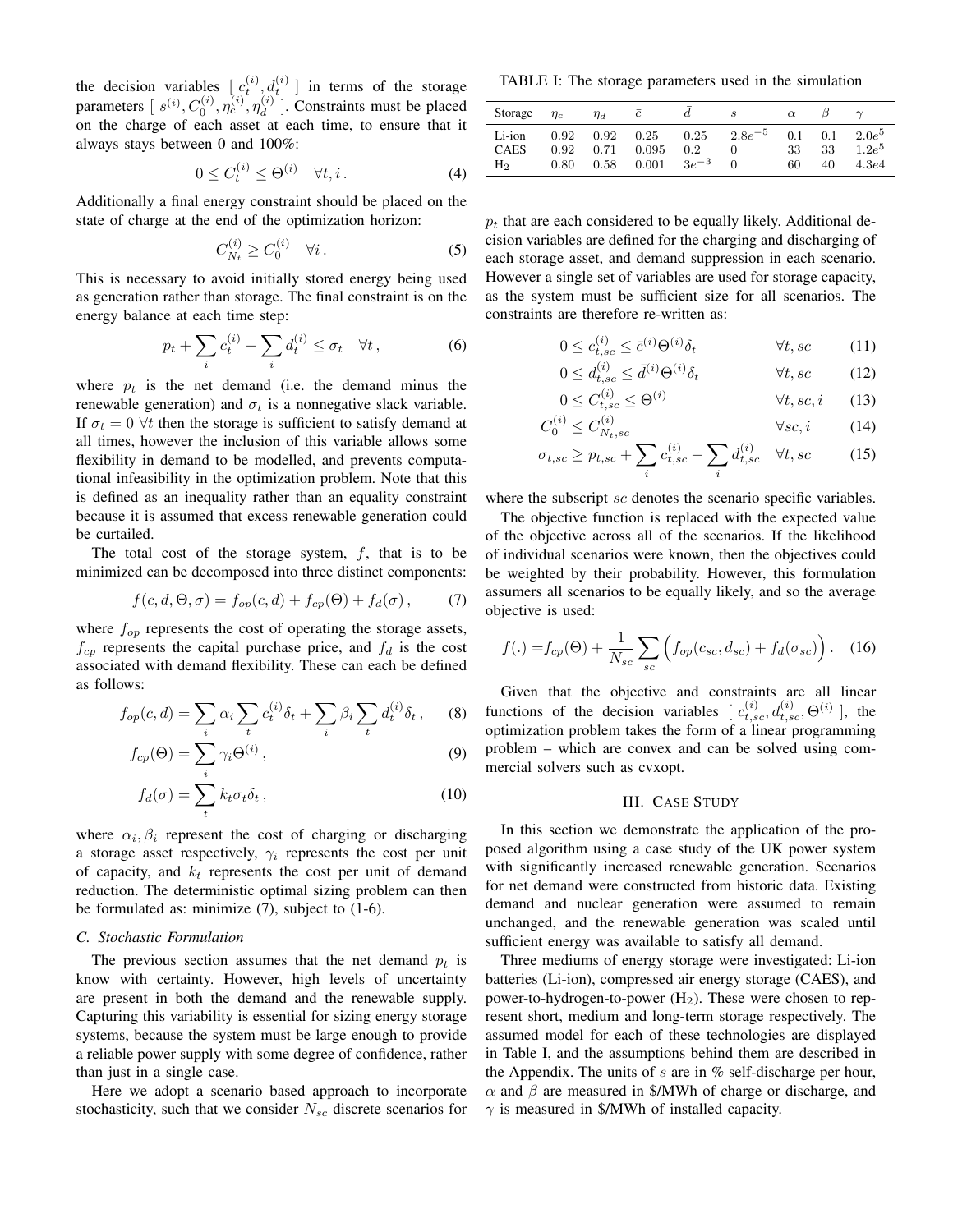TABLE II: The demand parameters used for the simulation. The  $t = 1$  dates correspond to the first day of historic data used for the year long simulation in the scenario.



Fig. 1: Optimal sizing and throughput of the storage assets.

The demand related parameters are displayed in Table II. Three different timescales are included: hourly, daily, and weekly. The simulation has a time horizon spanning one year which is split into: 96 hours, 31 days, and 47 weeks. Nine scenarios are considered, using the years 2017-2019 and considering three different start points for each year. This means that the scenarios capture both seasonal and day-today variability. For all timescales, the price of unmet demand is taken to be 100, 000\$/MWh – chosen such that demand suppression is only practically employed to prevent computational infeasibility. In reality, demand suppression may be cost competitive with energy storage, but as this could significantly effect the sizing of the system, this option was not included for this case study.

Figure 1 shows the optimal sizing (left) and usage (right) of each storage asset in the minimum cost case. The  $H_2$ storage has the largest capacity, however the Li-ion has a much higher throughput. This result makes sense given the parameters in Table I;  $H_2$  has a low cost and a low self discharge rate, so it is suited for storing large amounts of energy for long periods, while Li-ion has a low marginal cost and high efficiency, making it suited for high-cycle use. CAES has a comparatively small capacity and throughput, suggesting that, with the chosen parameters, it is rarely cost competitive with the other two storage modes.

The deployment of the individual assets can be further understood by considering the average charging and discharging profiles throughout a typical day. Figure 2 shows the average 24 hours across all the time and scenarios. The red line shows the net demand (the demand minus the energy generation). Shading above the red line indicates charging, while shading below indicates discharging. In practice, a single storage asset will never be simultaneously charging and discharging, however this figure looks at an average over multiple days. Similarly, discharging will only occur when the net demand is positive. Li-ion can be seen to both charge and discharge throughout the day, with the most significant charging hap-



Fig. 2: Average deployment of storage throughout 24 hours.



Fig. 3: Variation in storage sizing with amount of supply.

pening to coincide with the solar peak. Whereas,  $H_2$  charges slowly throughout the day and occasionally discharges to meet the evening peak demand.

Naturally the results of this case study will depend significantly on the storage parameters selected. However, they will also depend on the assumed generation profile, and the remains of this section explores the effect of generation choices on optimal storage requirements.

Conversion losses mean that, in order to meet demand with variable generation and storage, an oversupply of energy is required. The amount of excess energy will effect the minimum cost storage solution. Figure 3 shows the change in optimal storage capacity as the over-supply factor (i.e. the ratio of supply to demand) increases. As expected, the total storage requirement decreases as the over-supply factor increases. This decrease is dominated a the reduction in Li-ion, likely due to the decreasing need for intra-day storage.  $H_2$  requirements do not change significantly with the over-supply factor. This could be because the requirement for this storage is driven by rare renewable droughts (e.g. long dark still periods) which are not corrected by scaling up generation. CAES is installed in small amounts between an over-supply of 1.4 and 1.6, but in amounts difficult to see on this scale, zero CAES is installed outside of these bounds.

The previous results all assumed a uniform scaling of the UK's existing renewables. However, wind and solar have very different diurnal and seasonal profiles, and so their relative size is also likely to effect the optimal mix of energy storage. Figure 4 shows the variation in optimal storage capacity with ratio of wind to solar generation, assuming a constant oversupply ratio of 1.5. The total energy storage requirement decreased very slightly as wind becomes more dominant, but the share of Li-ion increases significantly. This could be explained by the fact that the UK has a stronger seasonal variation is solar irradiance than wind speed, increasing the need for long-term storage.